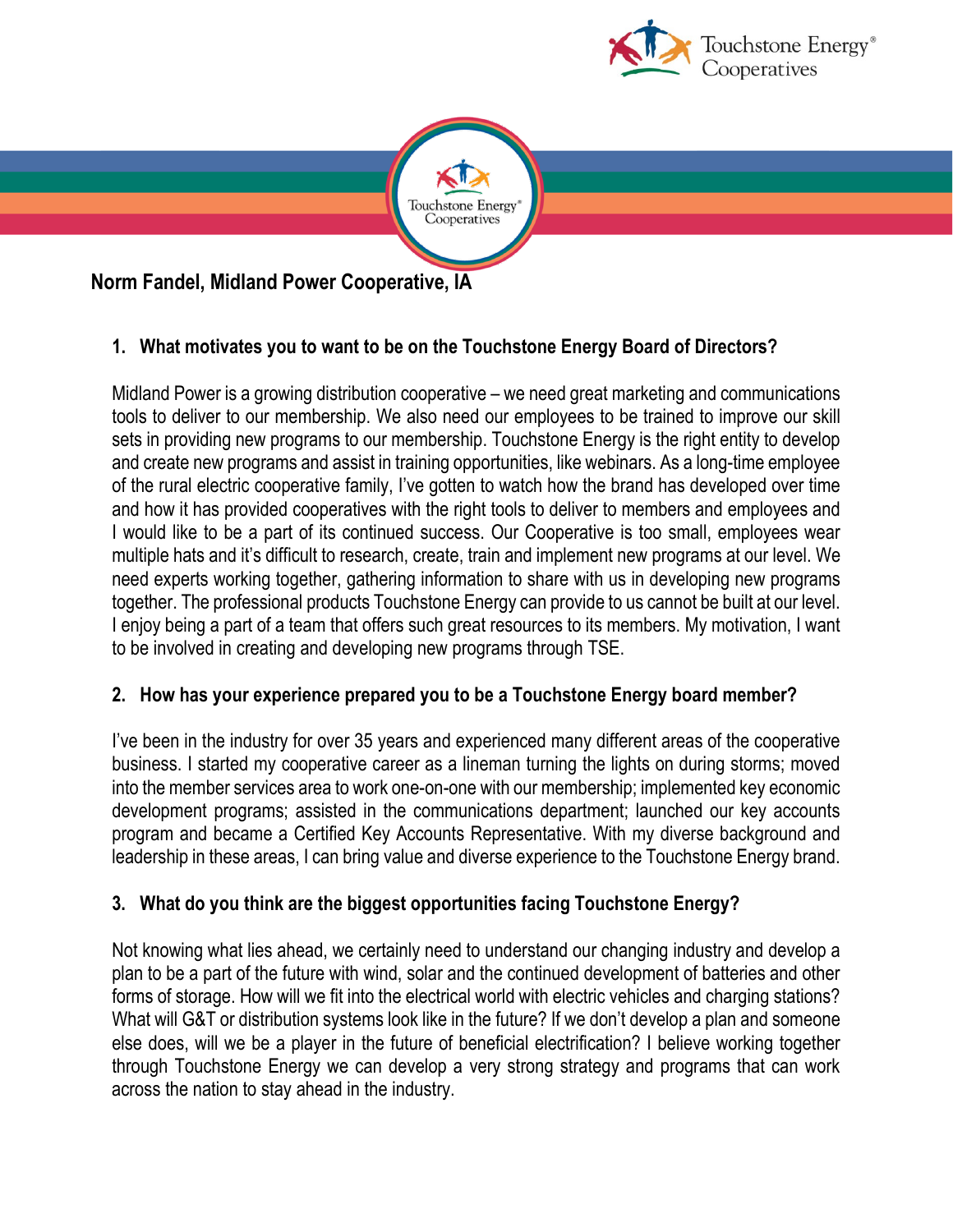## **4. What would your best advice be to engage Touchstone Energy member co-ops and build loyalty?**

Our industry is changing quickly. By working together in developing new programs and strategies, we can continue to be a significant player in the electric industry. If we don't immerse ourselves into the changing world of new technologies, what will we be left with and at what price point at the meter? What is the plan for charging stations, do you have a plan at your cooperative and can we create a better program working together across the nation? This is only one of several questions in our changing industry. We can accomplish far more working together than each co-op can individually.

### **5. What engagement activities do you foresee for our member-owners?**

Wind turbines, solar arrays, electric vehicles, charging stations, combined heat and power systems, batteries, and technologies are improving their capabilities and functionality very quickly. I believe our membership will be looking to the cooperatives for information and advice on these new products. With Touchstone Energy, we can provide communication and training to develop a skill set and tool kit to deliver detailed information to our members. If we don't engage or inform our membership, the information will be provided to our members by a sales team scheming to push product. For nearly 100 years we have been developing a relationship with our membership, and we need to remain the members' trusted source of information. Do we change our culture to embrace new technology? If so, how do we deliver this new technology to our members?

## **6. When asked about Touchstone Energy, what are you most passionate about?**

I was in the Rural Electric Industry when Touchstone Energy was implemented and rolled out to the Cooperatives. It was an exciting time as it was the first time we started to link our level of employees together. Historically directors and managers played this part by attending the NRECA Annual Meeting. We always heard the numbers, but in a lot of ways they didn't mean much. We focused on our cooperative and a few programs did develop by working with or G&T and distribution cooperatives. We also had a fear of what might be happening in the electrical industry, which included deregulation. Now we are connected through Touchstone Energy, enabling us to develop great ideas together and share success stories. As we continue to bring together all the cooperatives' ideas and work together to generate new programs, we can be a big player in the electrical world, no matter what sized cooperative. This collaboration among cooperative employees can provide a level of professionalism to all types of our members.

Being a part of the Touchstone Energy Board for the past three years, I have personally gotten to know the Touchstone Energy employees and they are very dedicated in reaching out and providing a level of excellence in delivering programs we have developed together and providing us at the local level how to implement the programs to meet our needs to serve our membership. Their resources and ability to work with us to develop new programs will continue to be a great benefit to